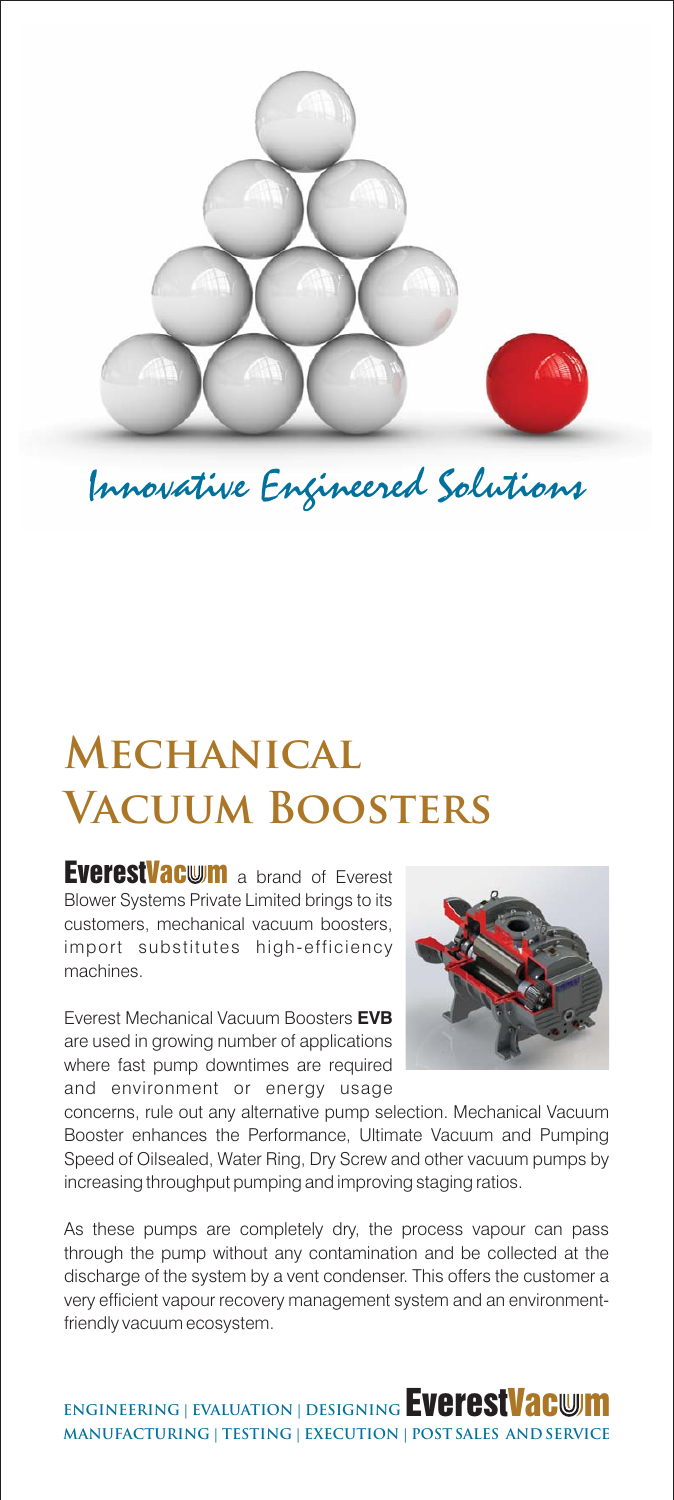#### **ENVIRONMENT FRIENDLY DRY SCREW VACUUM PUMPING SYSTEMS FOR CHEMICAL, PHARMACEUTICAL AND OTHER PROCESS INDUSTRIES**





# **EverestVacwm**

**Mechanical Vacuum Boosters** 

### **Salient Features**

- 100% Oil-Free Dry Pumping
- High Volumetric efficiency resulting in high pumping speed at low pressure, capacity boosting of 8 to 10 times
- Very low power consumption ratio (m3/Kw) as opposed to other vacuum pumps
- Considerable reduction in pump downtime by the use of such machines
- Restricts Oil backstreaming from the rotary vane vacuum pump
- Dry Pumping most appreciated for Gas/Vapour Load
- Proven reliable design with more than 10,000 installations
- Dynamically balanced rotors resulting in very low vibration levels

# **Operating Principle**

Everest Vacuum Boosters are positive displacement pumps with two figureeight shaped impellers that rotate in the opposite direction inside the casing. As each lobe of an impeller passes the booster inlet, it traps a defined quantity of air equal to one-fourth of the displacement of the booster.

This entrapment occurs four times per revolution. The entrained air is forced around the casing to the booster outlet. Timing gears accurately position the impeller relative to each other to maintain the minute clearance so that vital pre-defined clearance can be maintained resulting in high volumetric efficiency of the pump.



### **Key Features**

Boost the vacuum through put when installed upstream to the backup pump, thereby reducing overall process time.

Boost the vacuum level of the backup pump thereby reducing the process temperature.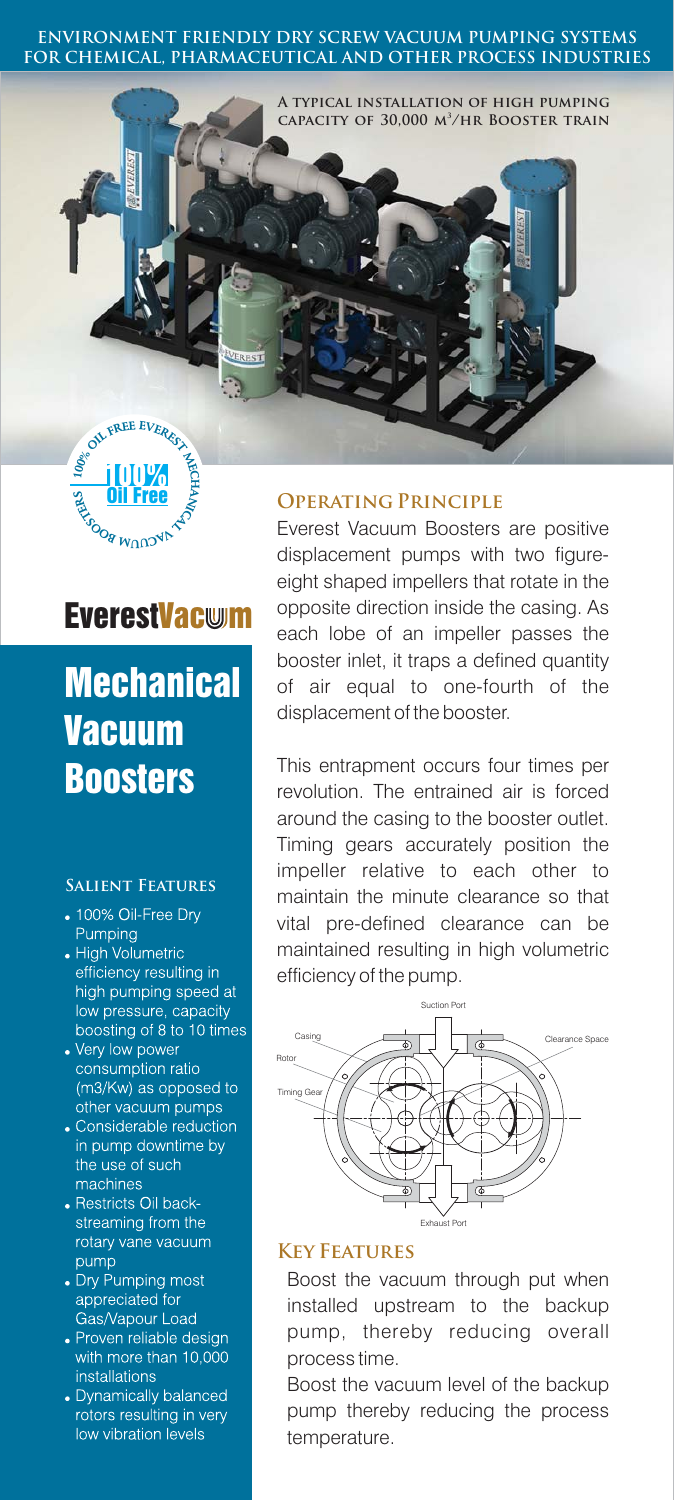### **FIRST OF ITS KIND**

Canned Motor Mechanical Vacuum Booster | Installed at BARC, India



# **SPECIFICATIONS - STD EVB Mechanical Vacuum Booster**

| 01 LUILIU/MIUINU<br>011111 |                   |                                                              |            |                                                                                      |       |                        |                            |                                                                     |     |                                                 |  |
|----------------------------|-------------------|--------------------------------------------------------------|------------|--------------------------------------------------------------------------------------|-------|------------------------|----------------------------|---------------------------------------------------------------------|-----|-------------------------------------------------|--|
|                            | <b>Model</b>      | <b>Nominal</b><br><b>Displacement</b><br>(50 Hz)<br>$m^3/hr$ | <b>CFM</b> | <b>Recommended Connected</b><br><b>Differential</b><br><b>Pressure</b><br>Pa<br>mBar |       | Power<br>(KW)<br>50 Hz | Rotation<br>(RPM)<br>50 Hz | Recommended<br><b>Line Size</b><br>(NB)<br><b>Suction Discharge</b> |     | <b>Approx</b><br>Weight<br>(Bare Shaft)<br>Kgs. |  |
|                            | EVB05             | 400                                                          | 235        | 50                                                                                   | 5000  | 2.2                    | 1500                       | 65                                                                  | 50  | 116                                             |  |
|                            | EVB <sub>15</sub> | 800                                                          | 470        | 50                                                                                   | 5000  | 3.7                    | 1500                       | 80                                                                  | 50  | 170                                             |  |
|                            | EVB <sub>30</sub> | 1670                                                         | 985        | 50                                                                                   | 5000  | 5.5                    | 1500                       | 125                                                                 | 80  | 316                                             |  |
|                            | <b>EVB50</b>      | 2930                                                         | 1725       | 80                                                                                   | 8000  | 7.5                    | 1500                       | 125                                                                 | 100 | 425                                             |  |
|                            | EVB <sub>60</sub> | 3900                                                         | 2295       | 65                                                                                   | 6500  | 7.5                    | 1500                       | 200                                                                 | 125 | 500                                             |  |
|                            | EVB70             | 5250                                                         | 3090       | 50                                                                                   | 5000  | 7.5                    | 1500                       | 200                                                                 | 150 | 585                                             |  |
|                            | <b>EVB200</b>     | 10400                                                        | 6121       | 120                                                                                  | 12000 | 22.0                   | 1500                       | 300                                                                 | 250 | 1380                                            |  |
|                            | <b>EVB300</b>     | 15100                                                        | 8888       | 100 <sub>1</sub>                                                                     | 10000 | 22.0                   | 1500                       | 350                                                                 | 300 | 1625                                            |  |
|                            |                   |                                                              |            |                                                                                      |       |                        |                            |                                                                     |     |                                                 |  |

| <b>MOC</b>                     | <b>ROTOR</b> | C.I FG 260 (SG450/10)                 | DUCTILE IRON SG 450/10                                                 |  |  |  |  |  |  |  |
|--------------------------------|--------------|---------------------------------------|------------------------------------------------------------------------|--|--|--|--|--|--|--|
|                                | <b>SHAFT</b> | <b>ALLOY STEEL</b><br>H&G (SG 450/10) | DUCTILE IRON SG 450/10                                                 |  |  |  |  |  |  |  |
|                                | <b>GEAR</b>  | 16MnCr5/20MnCr5 (H&G)                 |                                                                        |  |  |  |  |  |  |  |
|                                | C.I FG 260   |                                       |                                                                        |  |  |  |  |  |  |  |
| <b>SEAL</b><br><b>TYPE STD</b> |              |                                       | Nitrile (STD)   VITON (OPT)   PTFE (OPT)   PISTON RING/LABYRINTH (OPT) |  |  |  |  |  |  |  |
|                                |              |                                       |                                                                        |  |  |  |  |  |  |  |

# **SPECIFICATIONS - EVB (High SPeed)**

| <b>Model</b>          | <b>Nominal</b><br><b>Displacement</b><br>(50 Hz)<br>$m^3/hr$ | <b>CFM</b> | <b>Differential</b><br>mBar | Recommended<br><b>Pressure</b><br>Pa | Connected<br><b>Power</b><br>(KW)<br>50 Hz | <b>Rotation</b><br>(RPM)<br>50 Hz |            | Recommended<br><b>Line Size</b><br>(NB)<br><b>Suction Discharge</b> | <b>Approx</b><br>Weight<br>(Bare Shaft)<br>Kgs. |  |
|-----------------------|--------------------------------------------------------------|------------|-----------------------------|--------------------------------------|--------------------------------------------|-----------------------------------|------------|---------------------------------------------------------------------|-------------------------------------------------|--|
| EVB SL HS800          | 800                                                          | 470        | 30                          | 3000                                 | 2.2                                        | 2950                              | 65         | 50                                                                  | 120                                             |  |
| <b>EVB SL HS1500</b>  | 1600                                                         | 945        | 40                          | 4000                                 | 3.7                                        | 2950                              | 80         | 50                                                                  | 175                                             |  |
| <b>EVB SL HS3200</b>  | 3200                                                         | 1890       | 40                          | 4000                                 | 5.5                                        | 2950                              | 125        | 80                                                                  | 330                                             |  |
| EVB SL HS5600         | 5600                                                         | 3300       | 50                          | 5000                                 | 7.5                                        | 2950                              | 125        | 100                                                                 | 425                                             |  |
| EVB SL HS7500         | 7500                                                         | 4420       | 40                          | 4000                                 | 11.0                                       | 2950                              | 200        | 125                                                                 | 500                                             |  |
| <b>EVB SL HS10000</b> | 10000                                                        | 5890       | 30                          | 3000                                 | 11.0                                       | 2950                              | 200        | 250                                                                 | 586                                             |  |
|                       | <b>EVB</b><br>$\overline{\text{SL}}$ HS800                   | EVB.       | <b>SL HS1500</b>            | <b>EVB</b>                           | <b>EVB</b><br><b>SL HS3200</b>             | <b>SL HS5600 SL HS7500</b>        | <b>EVB</b> | EVB                                                                 | <b>SL HS10000</b>                               |  |
| <b>ROTOR</b>          | C.I FG 260<br>(SG450/10)                                     |            |                             |                                      | DUCTILE IRON SG 450/10                     |                                   |            |                                                                     |                                                 |  |

|             |              |                          | <u>JE ITJOVU - JE ITJI JUVEJE TIJJZUVE JE ITJJUVU IJE ITJI JUVEJE ITJI VUVU</u> |  |  |  |
|-------------|--------------|--------------------------|---------------------------------------------------------------------------------|--|--|--|
|             | <b>ROTOR</b> | C.I FG 260<br>(SG450/10) | DUCTILE IRON SG 450/10                                                          |  |  |  |
| <b>MOC</b>  | <b>SHAFT</b> | C.I FG 260<br>(SG450/10) | DUCTILE IRON SG 450/10                                                          |  |  |  |
|             | <b>GEAR</b>  |                          | 16MnCr5/20MnCr5 (H&G)                                                           |  |  |  |
|             | <b>BODY</b>  | C.I FG 260               |                                                                                 |  |  |  |
| <b>SEAL</b> |              |                          |                                                                                 |  |  |  |

**TYPE** STD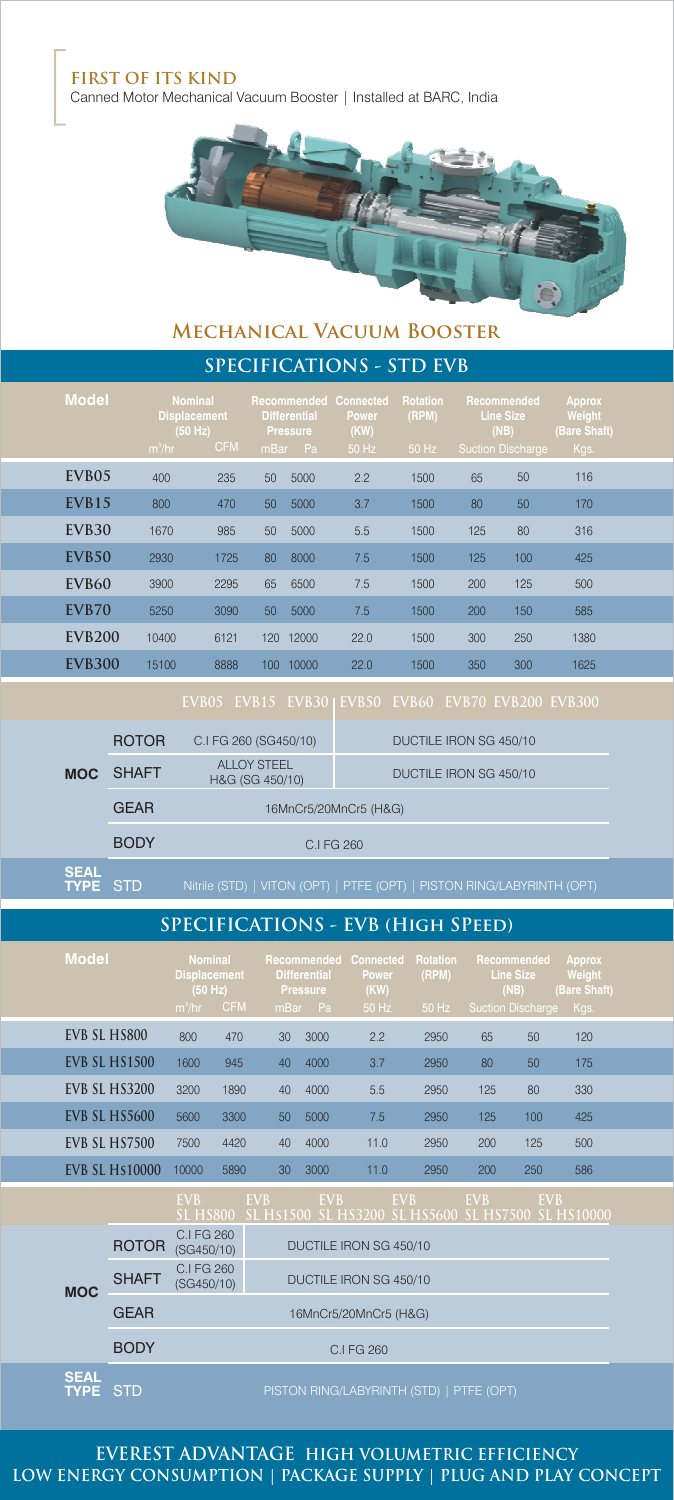# Why Use a Mechanical Vacuum Booster

# A Bell-shaped Curve & how it helps improve efficiency

In many vacuum systems, especially those were the chamber is large & has a large internal surface area, the chamber load adds to the extra surface area. The pump-down can be slowed substantially when the chamber pressure drops to a range where the vapor molecules on the surface desorb and must be pumped away.

Pressure and temperature determine when this vapour desorbs, but at ambient temperature around  $30^{\circ}$ C the vapour desorbs from about 50 Torr down to about 0.1 Torr. The vapour pressure of water at ambient temperature is about 30 Torr, so that is where maximum desorption may occur.

Typical vacuum pumps have a fairly constant pump down speed from atmospheric pressure down to a pressure of about 10 Torr. At lower pressures the effective pumping speed reduces until the ultimate vacuum of the vacuum pump is reached. At the ultimate vacuum, i.e. the lowest pressure a specific pump can reach, the effective pumping speed is typically zero.

If the vacuum system only uses a mechanical vane or piston pump, when the vapour starts to desorb the rate of pressure drop will slow as the mechanical pump works at pumping away the large volume of vapour. In some cases, the chamber pressure may rise if the amount of vapour exceeds the ability of the pump to remove it from the system. A high pump down time will increase the process time and the overall cost of running it.

To handle this large vapour load, a vacuum pump is required that has a bellshaped pumping speed curve and has a high pumping speed in the pressure range where the water vapour is generated. The vacuum pump that meets this need is the Everest Mechanical Vacuum Booster pump. From the pumping speed vs. pressure curve you see that the highest pumping speeds are from about 10 Torr down to about 0.01 Torr. On average a Mechanical Vacuum Booster pump will increase the system pumping speed by about 10 times. These pumps are controlled by an advanced electronic inverter drive that is programmed in closed loop feedback to the electric motor which continuously monitors the current and varies the frequency to ensure optimum pump down speeds for highest throughput and low process time.



#### **EVB 50| ESPH300 EVB 30| ESPH300 EVB 15| ESPH300 ESPH300**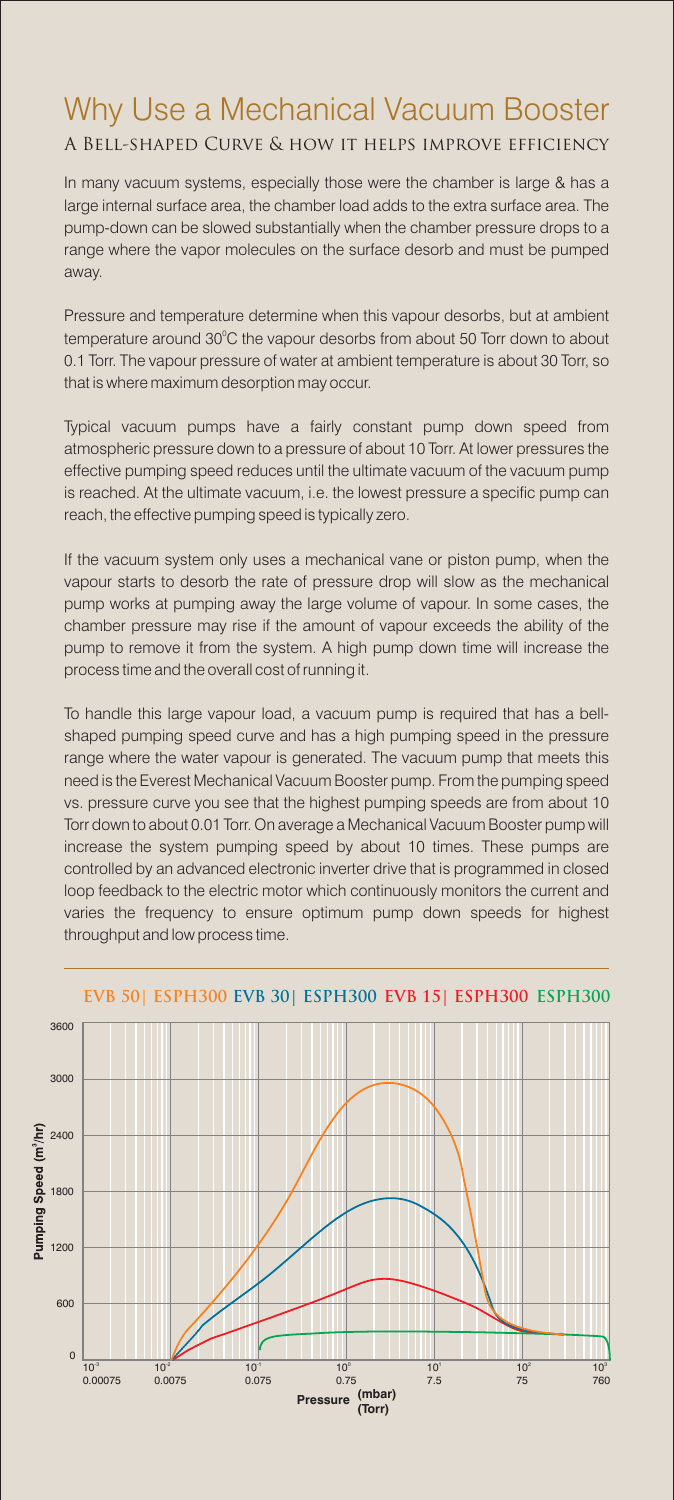# **EverestVacwm**

### **Sectors Served**

- **Evaporative Concentration**
- **Vacuum Distillation**
- **Polymerization**
- **Crystallization**
- **Vacuum Impregnation**
- **Vacuum Drying Sterilization**
- **Vacuum Cooling**
- **Vacuum Metallizing**
- **Vacuum Nitriding**
- **SPACE & RESEARCH ORGANIZATION**







| <b>Model</b>   | $\mathbf{A}$ | B   | C.   | D   | Е.  | F.  | G   |     | <b>Suction Discharge</b> |  |
|----------------|--------------|-----|------|-----|-----|-----|-----|-----|--------------------------|--|
| <b>EVB 05</b>  | 302          | 225 | 614  | 208 | 344 | 50  | 342 | 65  | 50                       |  |
| <b>EVB</b> 15  | 358          | 295 | 660  | 230 | 408 | 64  | 400 | 65  | 50                       |  |
| <b>EVB 30</b>  | 334          | 332 | 914  | 268 | 450 | 76  | 460 | 100 | 80                       |  |
| <b>EVB 50</b>  | 384          | 420 | 980  | 308 | 572 | 90  | 554 | 125 | 100                      |  |
| <b>EVB 60</b>  | 536          | 420 | 1158 | 308 | 536 | 90  | 554 | 150 | 125                      |  |
| <b>EVB 70</b>  | 650          | 420 | 1140 | 308 | 545 | 90  | 554 | 200 | 150                      |  |
| <b>EVB 200</b> | 710          | 700 | 1380 | 450 | 785 | 150 | 940 | 300 | 250                      |  |
| <b>EVB 300</b> | 960          | 700 | 1630 | 450 | 840 | 150 | 940 | 350 | 300                      |  |

### **P&I DIAGRAM**

### **EVB** + **EMVO** | **WRP EVB** + **ESPH**





# **EVEREST ADVANTAGE**

**Everest has the skill, expertise, knowledge and capability that it has acquired over the years to custom design vacuum systems for specific customer requirements and deliver guaranteed results**